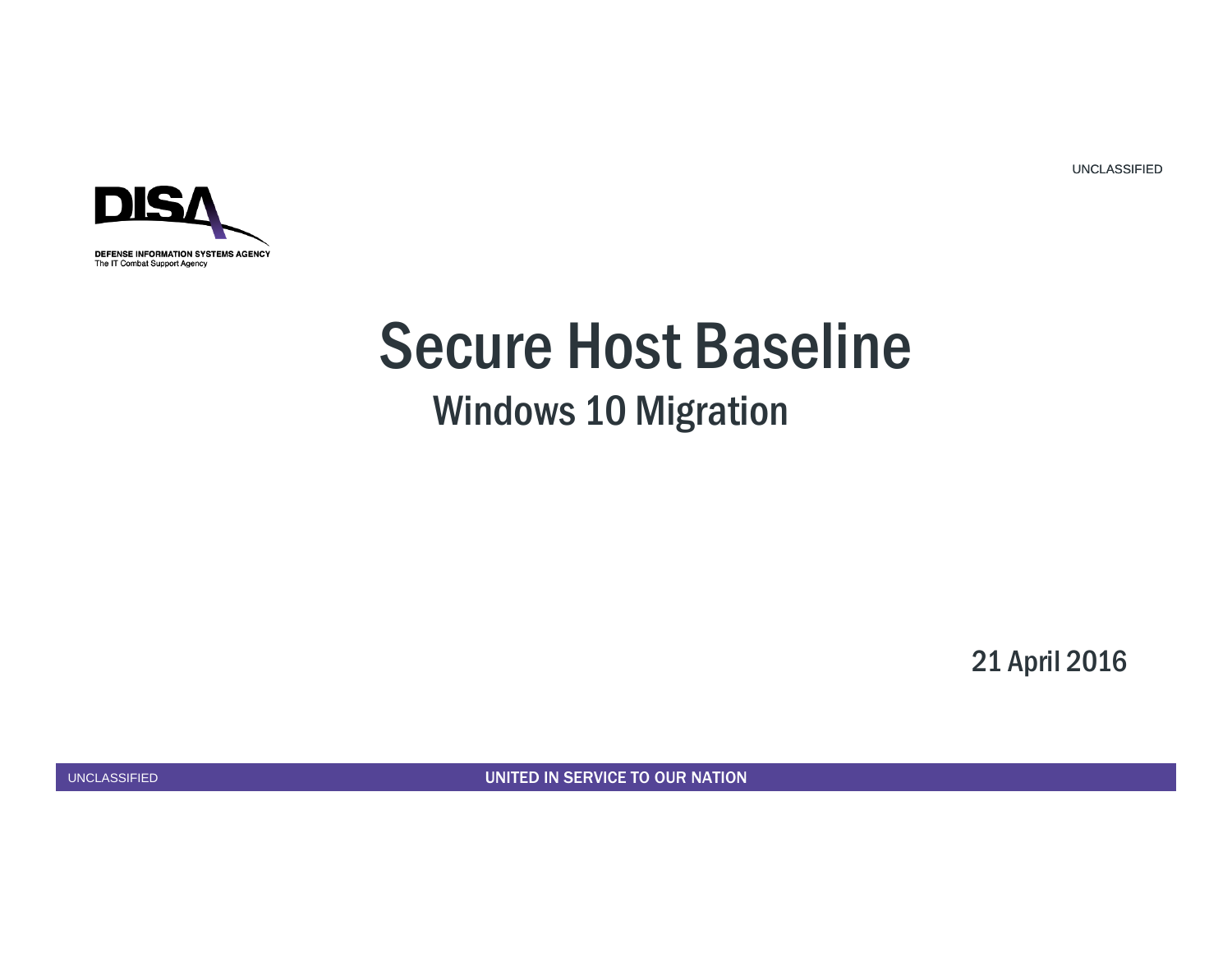

#### Presentation Disclaimer

**"The information provided in this briefing is for general information purposes only. It does not constitute a commitment on behalf of the United States Government to provide any of the capabilities, systems or equipment presented and in no way obligates the United States Government to enter into any future agreements with regard to the same. The information presented may not be disseminated without the express consent of the United States Government. This brief may also contain references to Unite States Government future plans and projected system capabilities. Mention of these plans or capabilities in no way guarantees that the U.S. Government will follow these plans or that any of the associated system capabilities will be available or releasable to foreign governments."**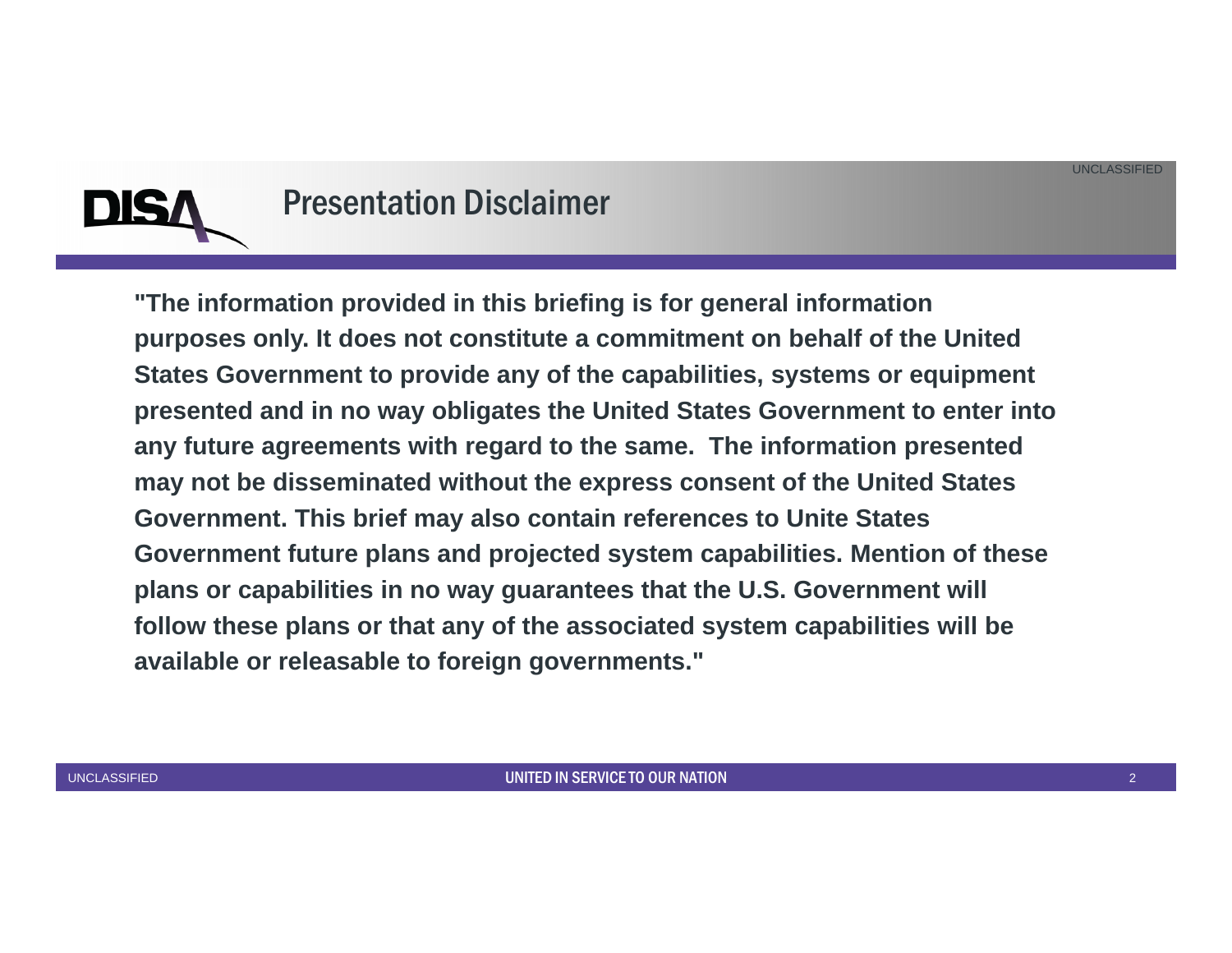

Terri Parks, NSA

Ed Zick, DoD CIO

Ray Perry, AFECMO

Rick Munck, AFECMO

Chris McKinney, DISA RME

Mike Hayes, DISA ID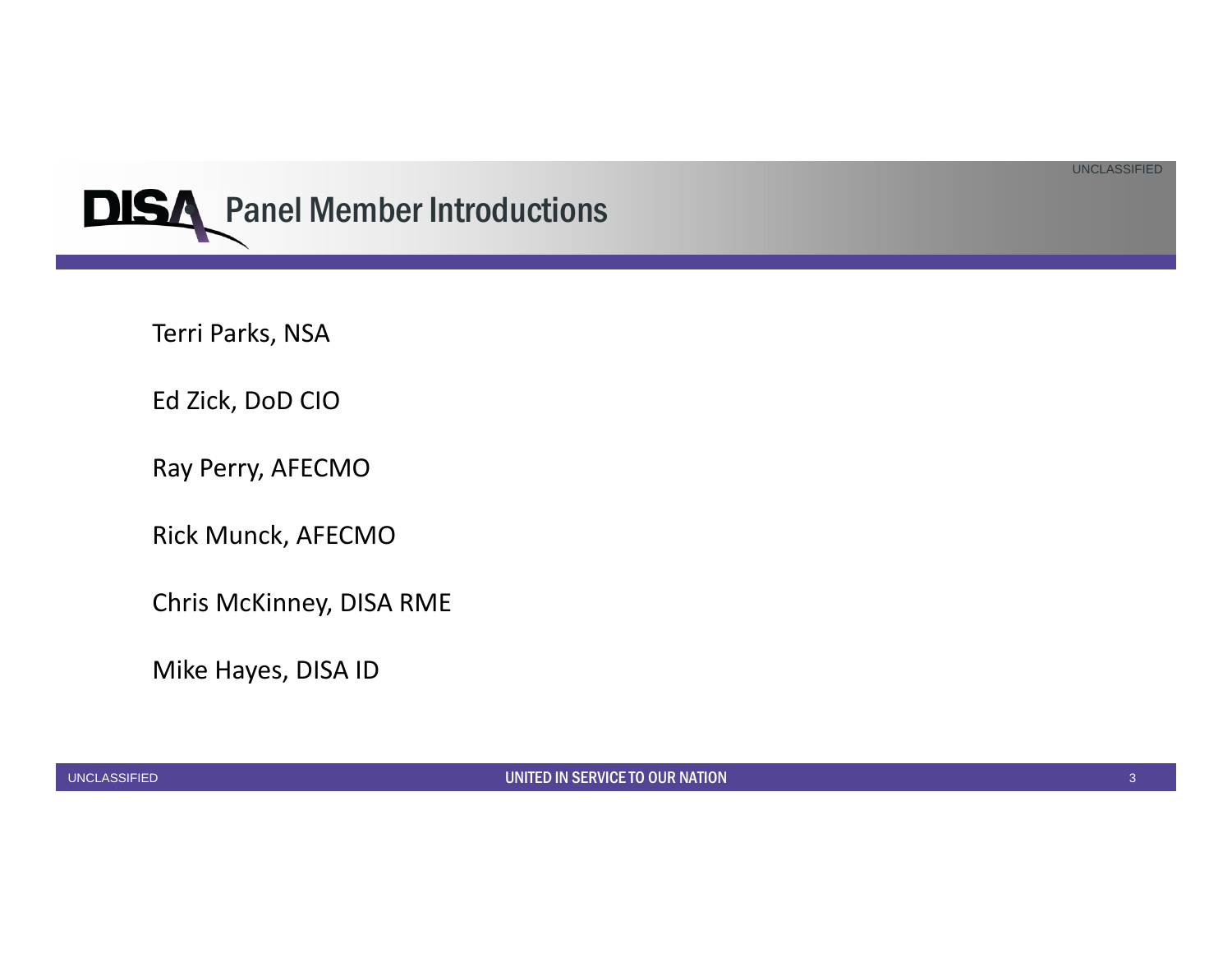# **Overview**

- •**Task:** DoD CIO priority to migrate IT systems running MS Windows operating systems to Win10 by 31 January 2017; tasked DISA to lead rollout
- $\bullet$  **Methodology:** Services implement DoD Win10 Secure Host Baseline as a security hardened, STIG compliant "build from" capability
	- I. Leveraging refined NSA and Air Force standard desktop process
	- I. New paradigm for continuous updates and patching; will be available on Information Assurance Support Environment (IASE) portal
	- $\blacksquare$ Will include commonly used and mandated applications (i.e., Google Chrome)
- $\bullet$  **Benefits**: Win10 security enhancements, fewer configurations, improved interoperability, enterprise licensing, apps rationalization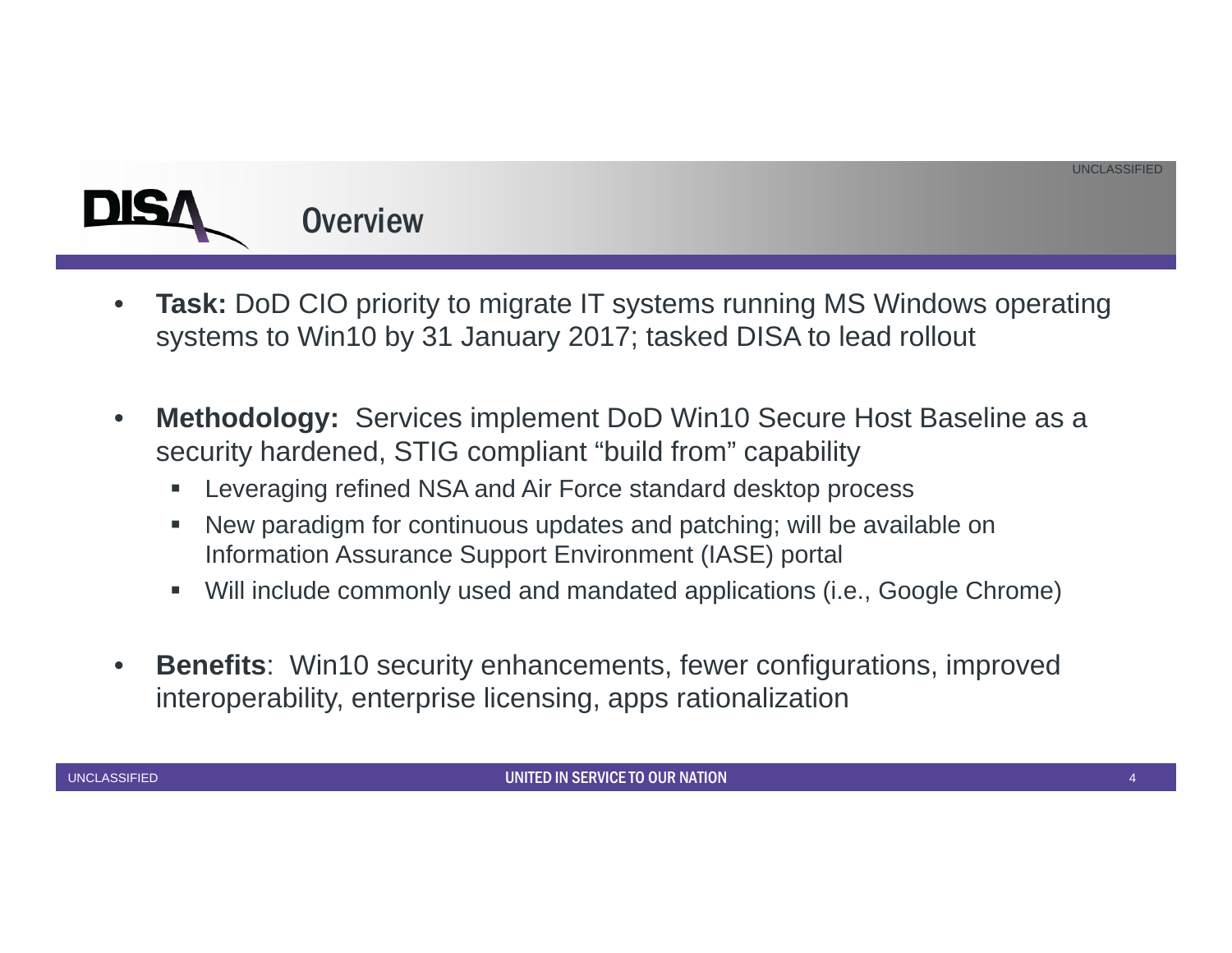

- • Apr 2009 efforts began with Standard Desktop Configuration (SDC)/DoD Server Core Configuration (DSCC) "images"
- •Oct 2010 CENTCOM Unified Golden Master (UGM) for AOR urgent needs
- •Oct 2011 MilDep CIO buy-in for Unified Master Gold Disk (UMGD) concept
- •Dec 2012 Request from Dep DoD CIO for Cyber Security to Create PMO
- •Oct 2013 Rebranded to Secure Host Baseline (SHB) "build from"
- •May 2014 released first SHB for Win 7 on DISA IASE web site
- •Sept 2015 DoD CIO request for Win 10 SHB rapid rollout across DoD

Leveraged AF's standard desktop image experience to develop current methodology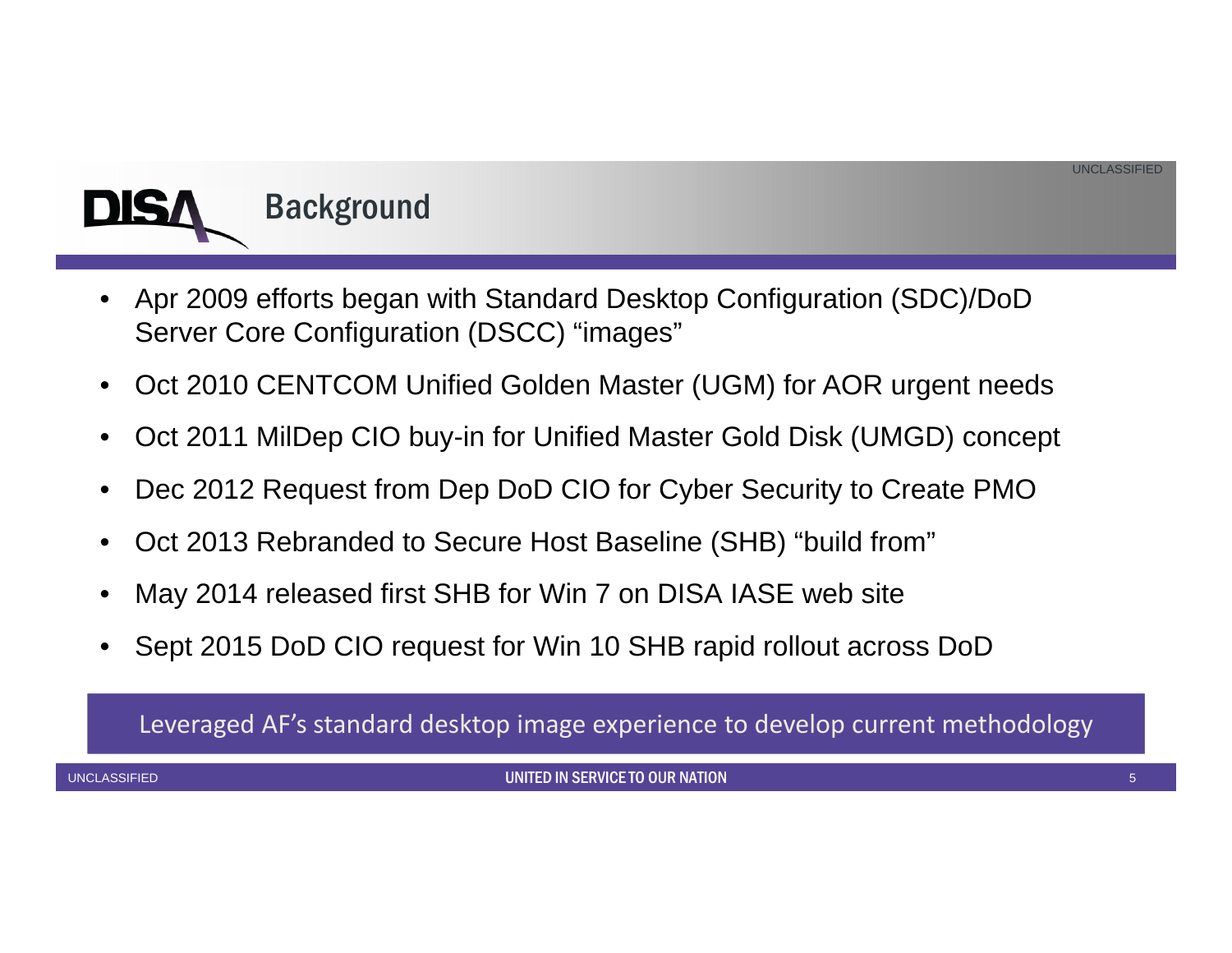# Joint Secure Host Baseline Working Group\*

Lead by NSA and DISA

Partnership

DIS

- $\bullet$ DoD CIO
- AF Enterprise Configuration Management Office (AFECMO)
- Lead Integrators
	- $\bullet$  Government
		- NSA
		- $\blacksquare$ DISA
		- $\blacksquare$ DoD CIO
		- $\blacksquare$ AFECMO
		- $\blacksquare$ OSD
		- USMC
- •**Industry** 
	- Microsoft
	- $\blacksquare$ Apple
	- $\blacksquare$ Red Hat
	- **•** Other vendors
	- *\*Formerly call the Joint Consensus Working Group*

UNCLASSIFIED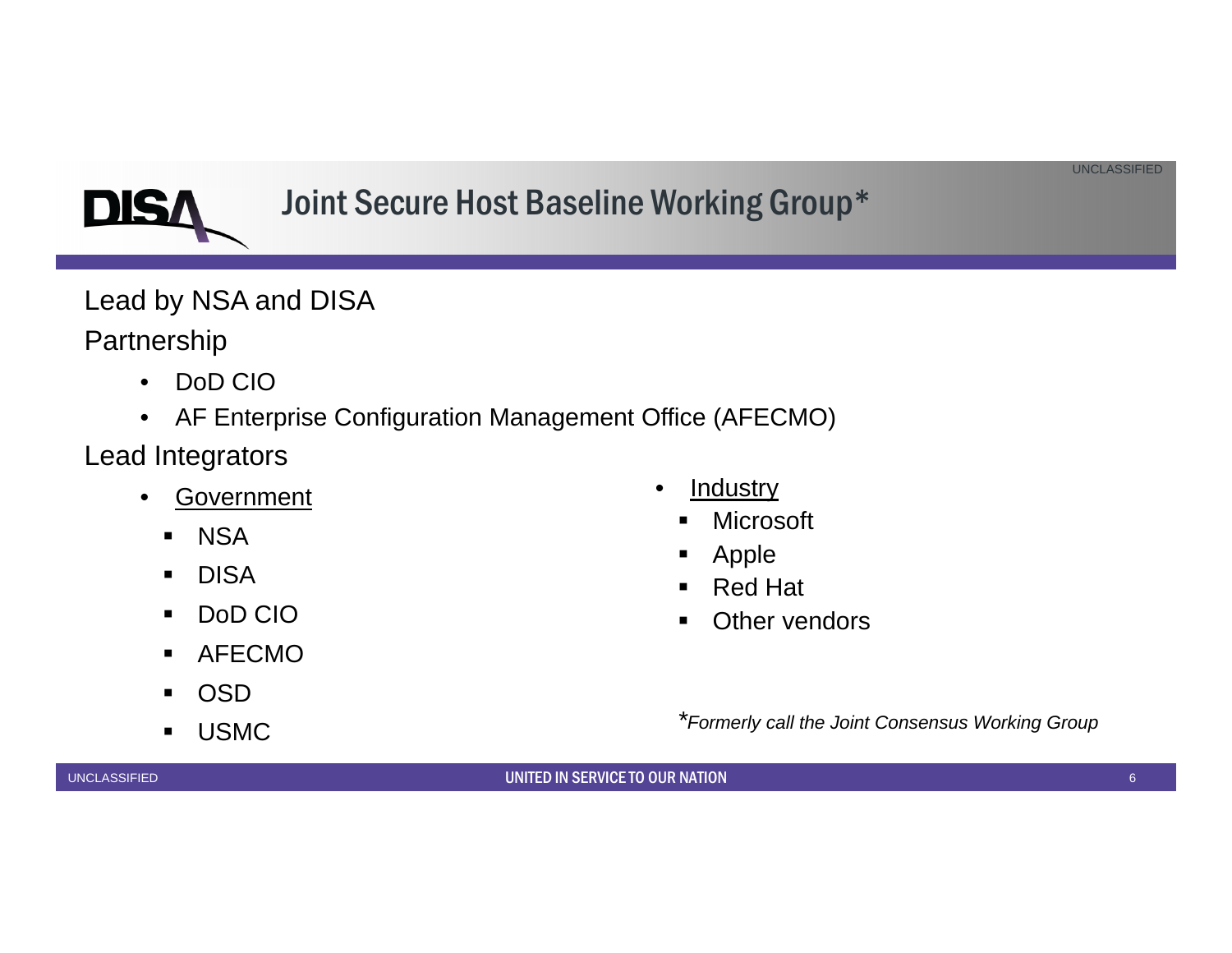

DoD joint initiative and validation

- $\bullet$  Security Technical Implementation Guides (STIG) worked thru Security Settings Reviews (SSR)
- • Hardened baselines
	- $\blacksquare$ Windows
	- Apple
	- Linux
	- Various applications
- $\bullet$ Inheritance and reciprocity
- $\bullet$ .mil

#### AFECMO

- $\bullet$ Tasked by NSA/Joint SHB WG to develop Windows baselines
- $\bullet$ On-going effort since 2009 with several "published" OS baselines
- $\bullet$ Funded by NSA to develop for the DoD

UNCLASSIFIED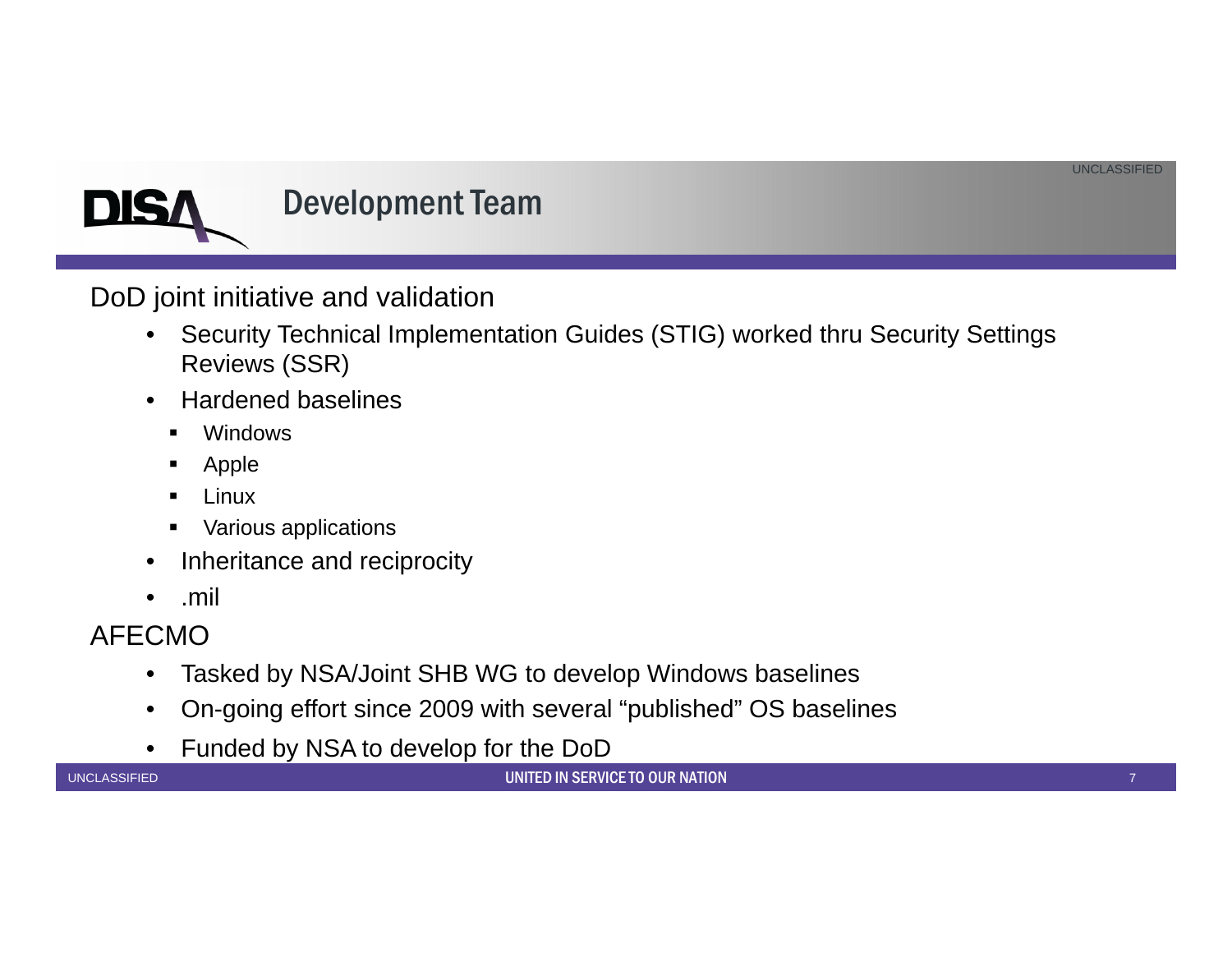#### Solution Overview



**DIS**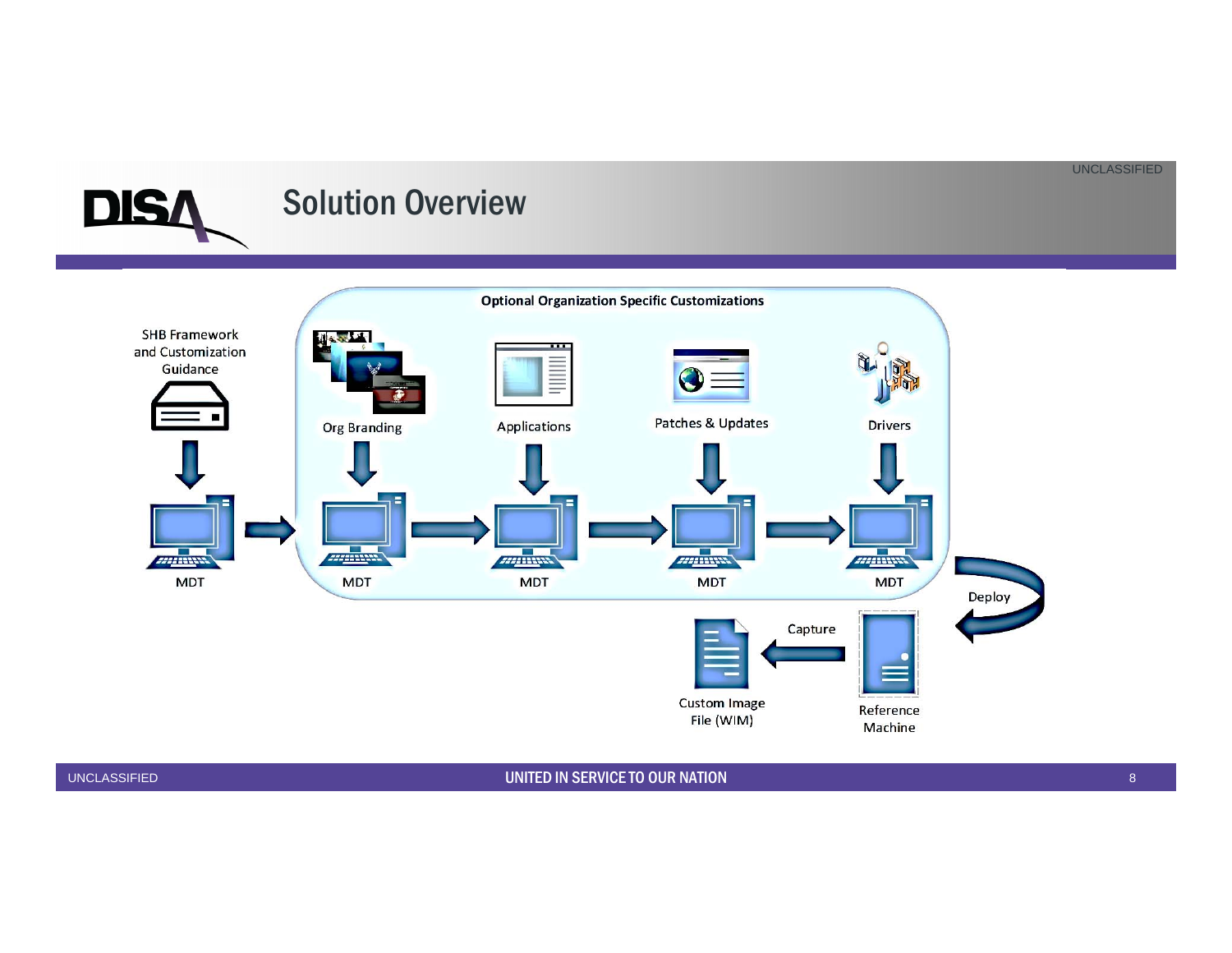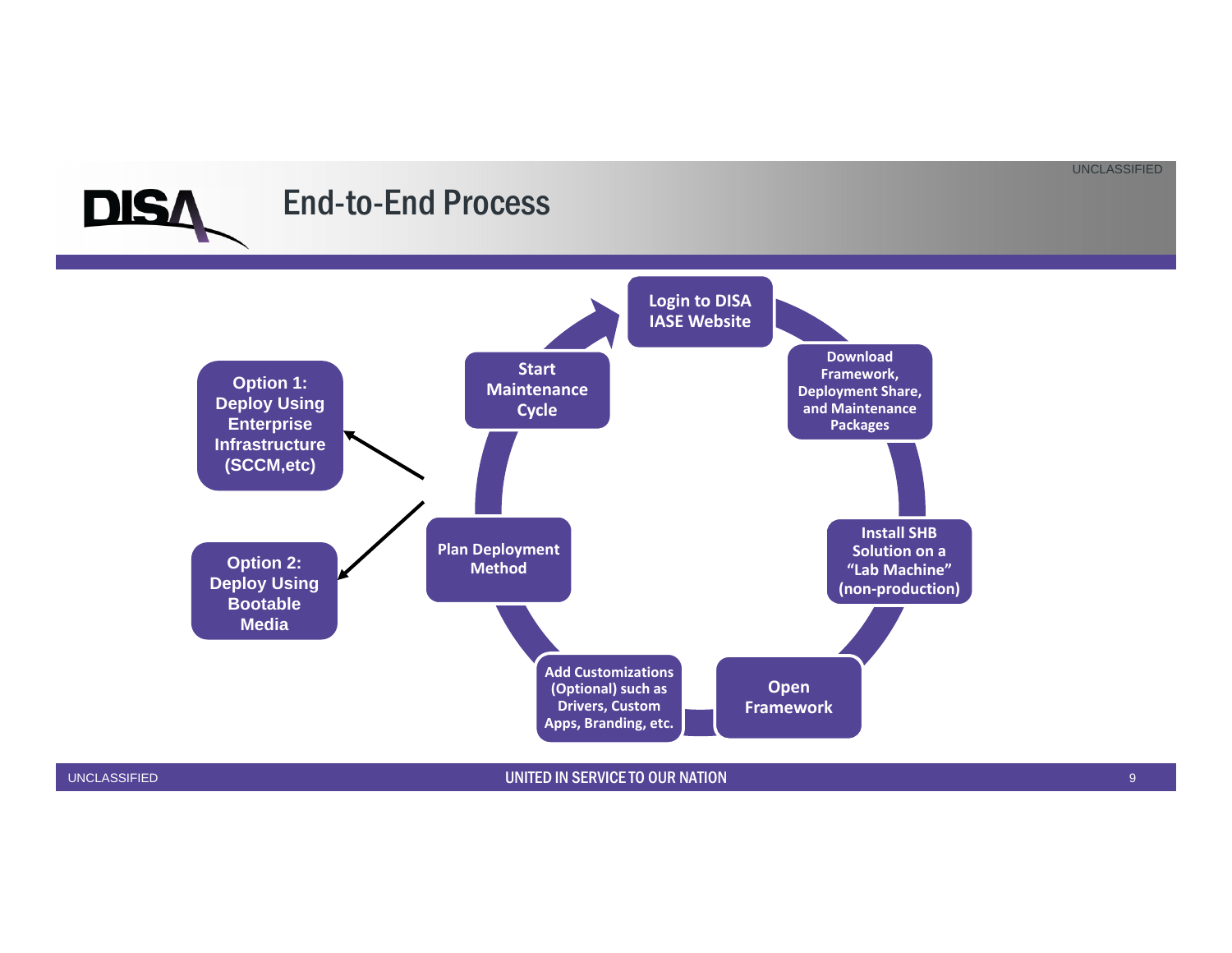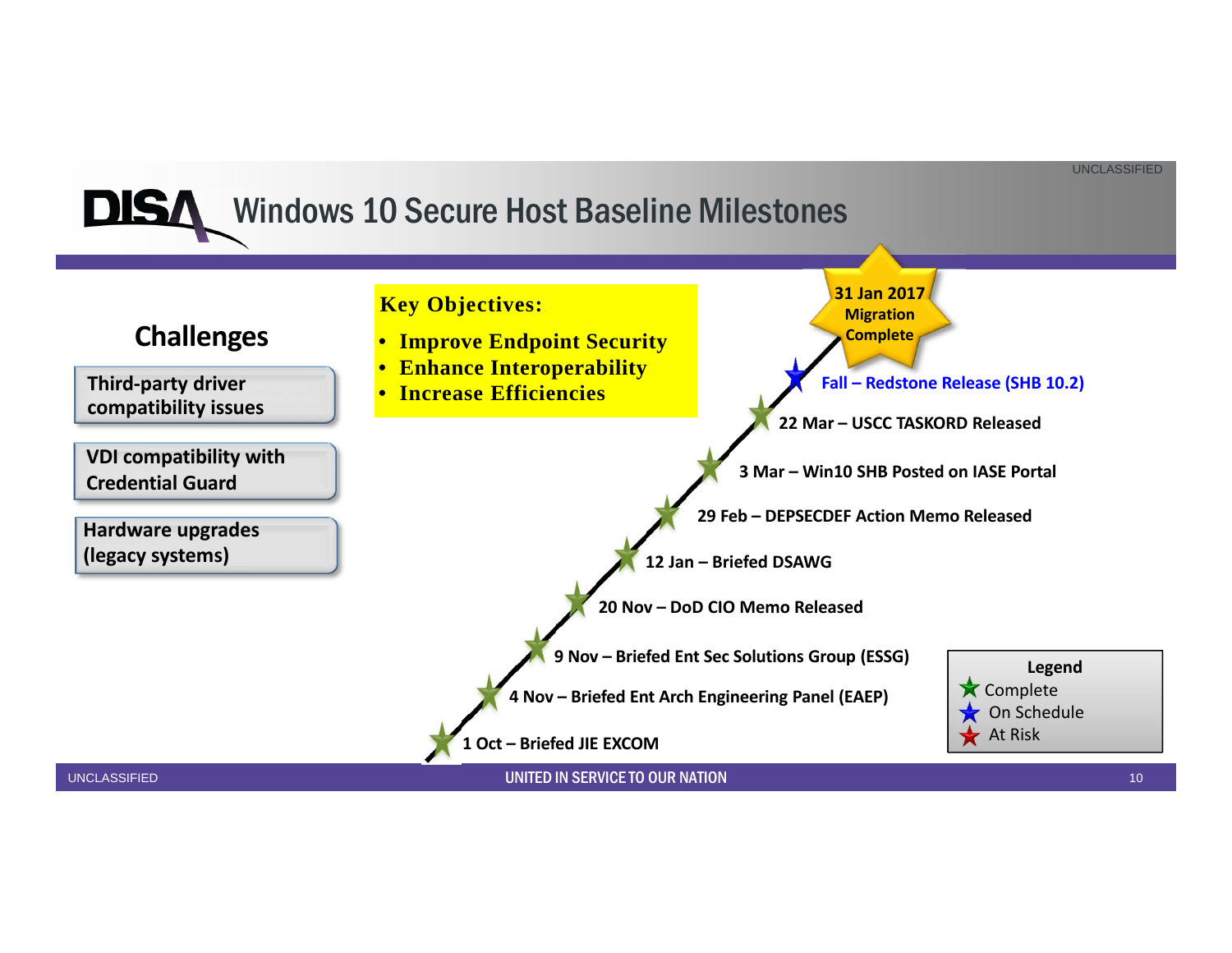

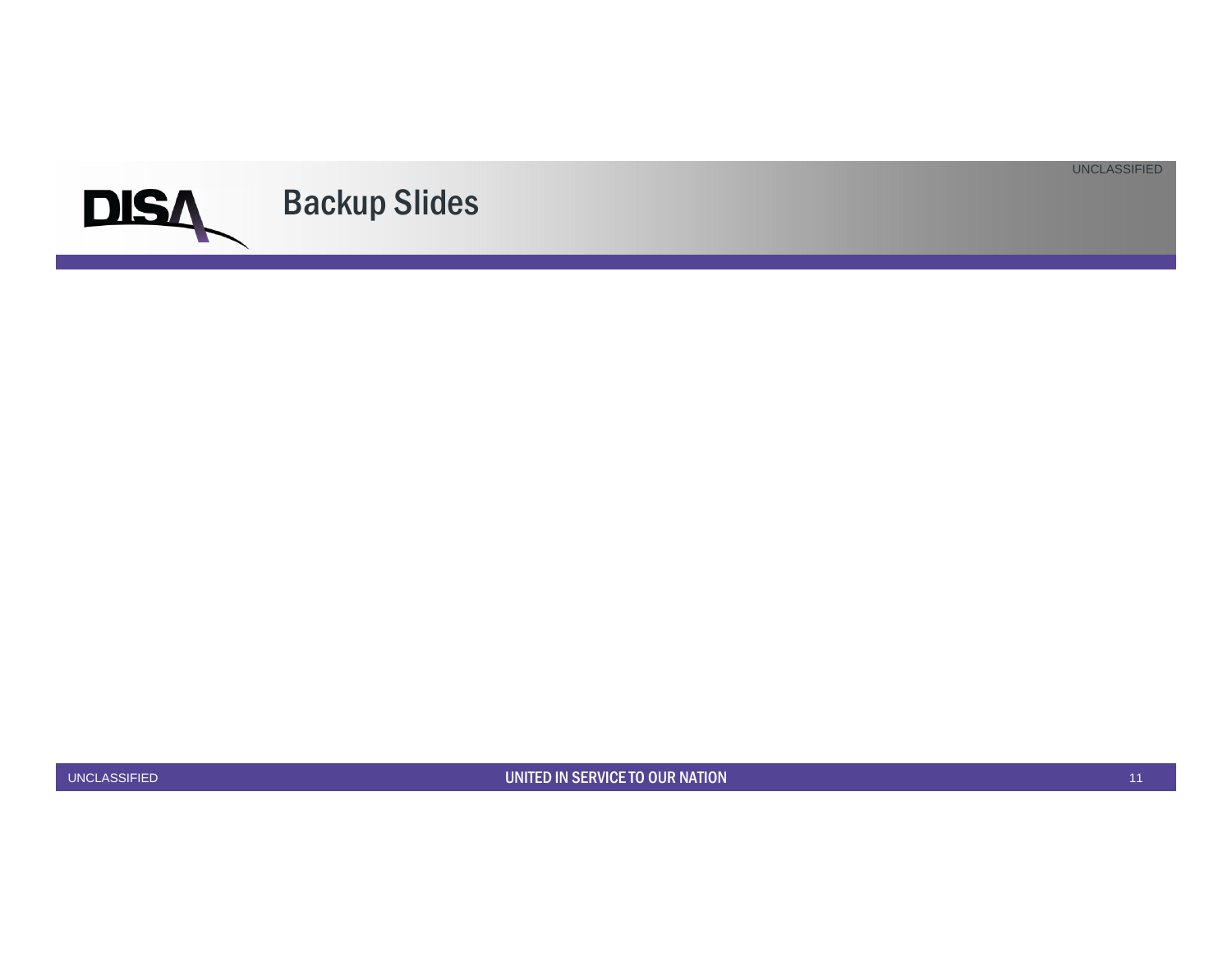

# PREPARE HBSS ECOSYSTEM PRIOR TO SHB DEPLOYMENT

- • **Prior to deploying Windows 10, site HBSS ecosystem must be prepared to support Windows 10. SHB requires specific modules and patches that have been updated to support the DoD Windows 10 SHB framework.**
- • **Site Administrators will have to verify the applicable modules and patches are configured in the local ePO for deployment to new Windows 10 clients. Failure to use the correct versions of modules and patches will result in a catastrophic failure at the endpoint.**
- • **The HBSS Windows 10 information is located on the DISA IASE web portal under the Windows 10 SHB section:**
	- **https://disa.deps.mil/ext/cop/iase/dod-images/Pages/Win10.aspx**
	- **https://disa.deps.mil/ext/cop/mae/CyberDefense/HBSS/SitePages/win10updates.aspx**
- • **DISA and USAF team have coordinate a Software Forge site where administrators can collaborate on both the Windows 10 (USAF) and HBSS (DISA) aspects of the SHB deployment.**

UNCLASSIFIED

12 UNITED IN SERVICE TO OUR NATION

18 JAN 2016 1900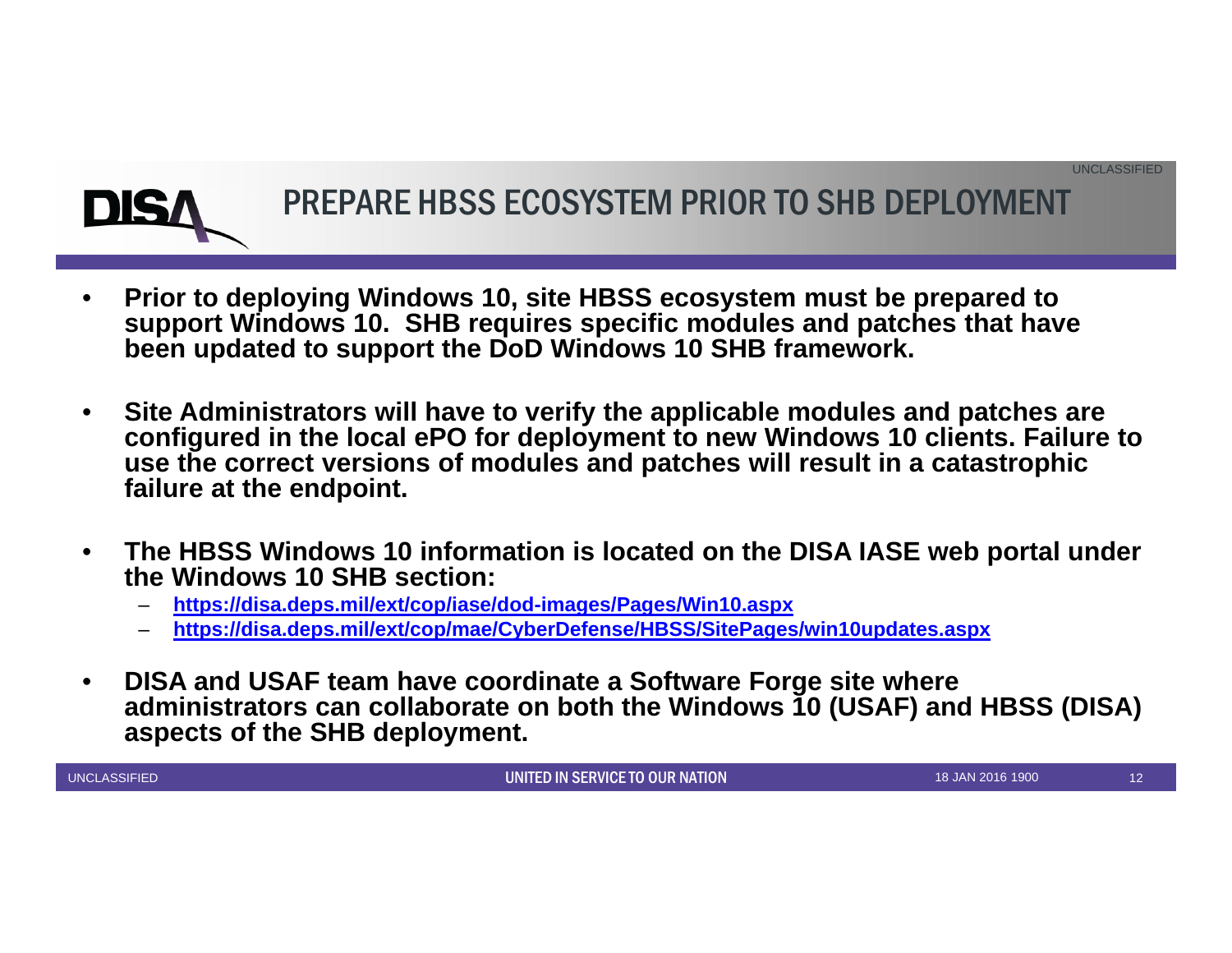

# Win10 SHB Applications - "First Release"

| <b>Application</b>                                                                                    | <b>Install Default</b> | <b>Application</b>                                     | <b>Install Default</b> |
|-------------------------------------------------------------------------------------------------------|------------------------|--------------------------------------------------------|------------------------|
| AppLocker Whitelist Starter Policy                                                                    | Mandatory              | <b>ActiveClient</b>                                    | Optional               |
| <b>Group Policy</b>                                                                                   | Mandatory              | Adobe Acrobat Reader                                   | Optional               |
| Image Branding                                                                                        | Mandatory              | Adobe Flash Player Plugin-based<br>Optional<br>browser |                        |
| McAfee VirusScan Enterprise                                                                           | Mandatory              |                                                        |                        |
| Microsoft NetBanner                                                                                   | Mandatory              | Adobe Shockwave Player                                 | Optional               |
| <b>NIPRNet DoD Root Certificates</b>                                                                  | Mandatory              | Axway Desktop Validator                                | Optional               |
| Windows 10 Enterprise (CBB)                                                                           | Mandatory              | DoD Trusted Sites List                                 | Optional               |
|                                                                                                       |                        | Google Chrome                                          | Optional               |
| All apps (both mandatory and optional) have STIGs or<br>meet NSA security specs; common DoD-wide apps |                        | <b>Local Security Policies</b>                         | Optional               |
|                                                                                                       |                        | Microsoft Office Professional (x86)                    | Optional               |
|                                                                                                       |                        | Oracle Java Runtime Engine                             | Optional               |
|                                                                                                       |                        | Oracle Java Runtime engine (x64)                       | Optional               |
|                                                                                                       |                        | SIPRNet 90meter                                        | Optional               |
|                                                                                                       |                        | <b>SIPRNet DoD Root Certificates</b>                   | Optional               |

UNCLASSIFIED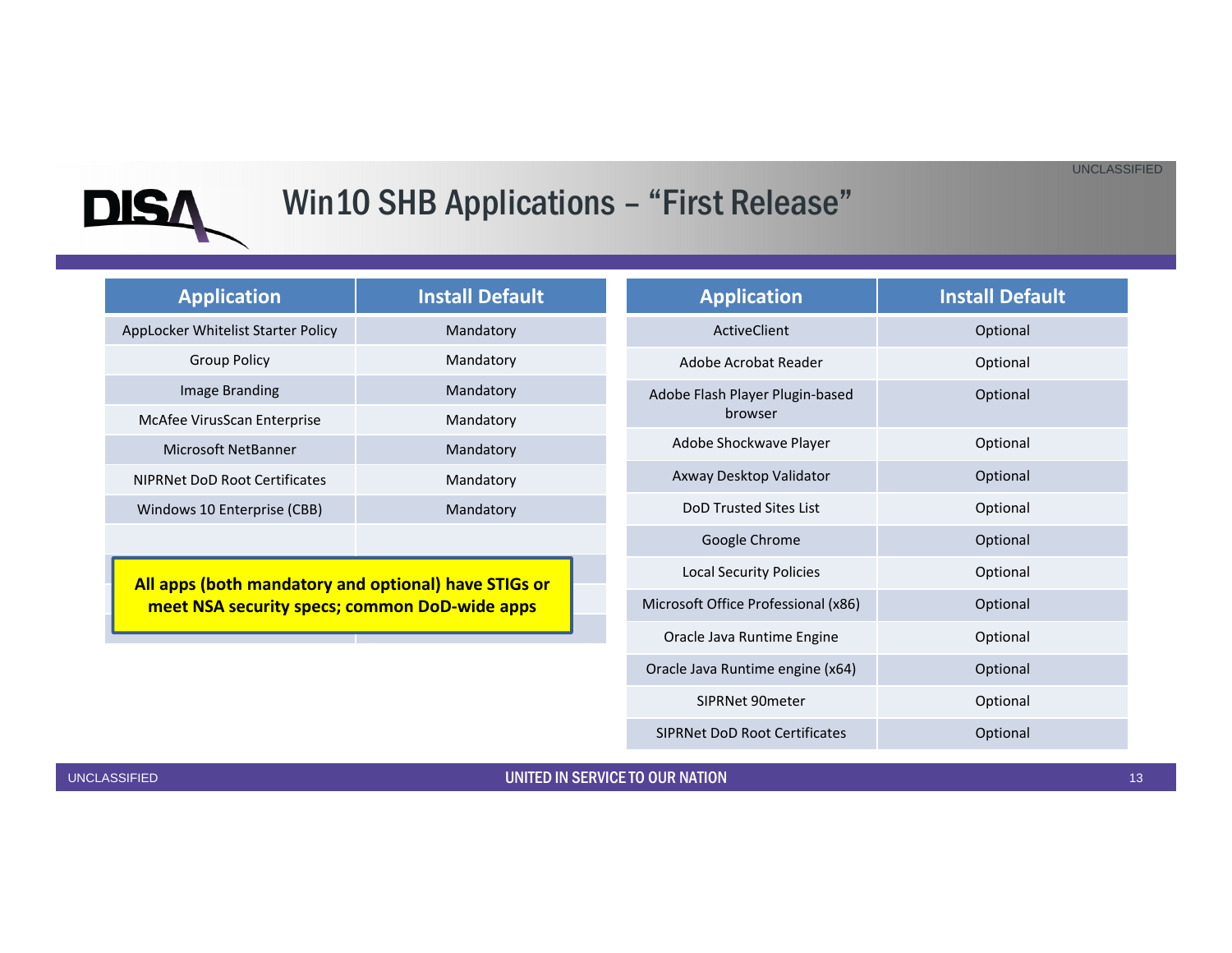

### Win10 Security Improvements

| <b>Credential Guard</b>                       | Counters pass-the-hash technique used in nearly all<br>major Windows intrusions                    |
|-----------------------------------------------|----------------------------------------------------------------------------------------------------|
| Windows Defender                              | Malware protection                                                                                 |
| AppLocker                                     | Seamlessly integrated; protection at the kernel level                                              |
| Malicious Software Removal Tool               | Provides a capability to specify which users or groups<br>can run particular applications          |
| <b>Enhanced Mitigation Experience Toolkit</b> | Anticipates most common actions and techniques<br>adversaries might use in compromising a computer |
| SmartScreen                                   | IDs malicious websites; scans for suspicious<br>characteristics                                    |

#### Future *potential* to sunset existing duplicative security tools

UNCLASSIFIED